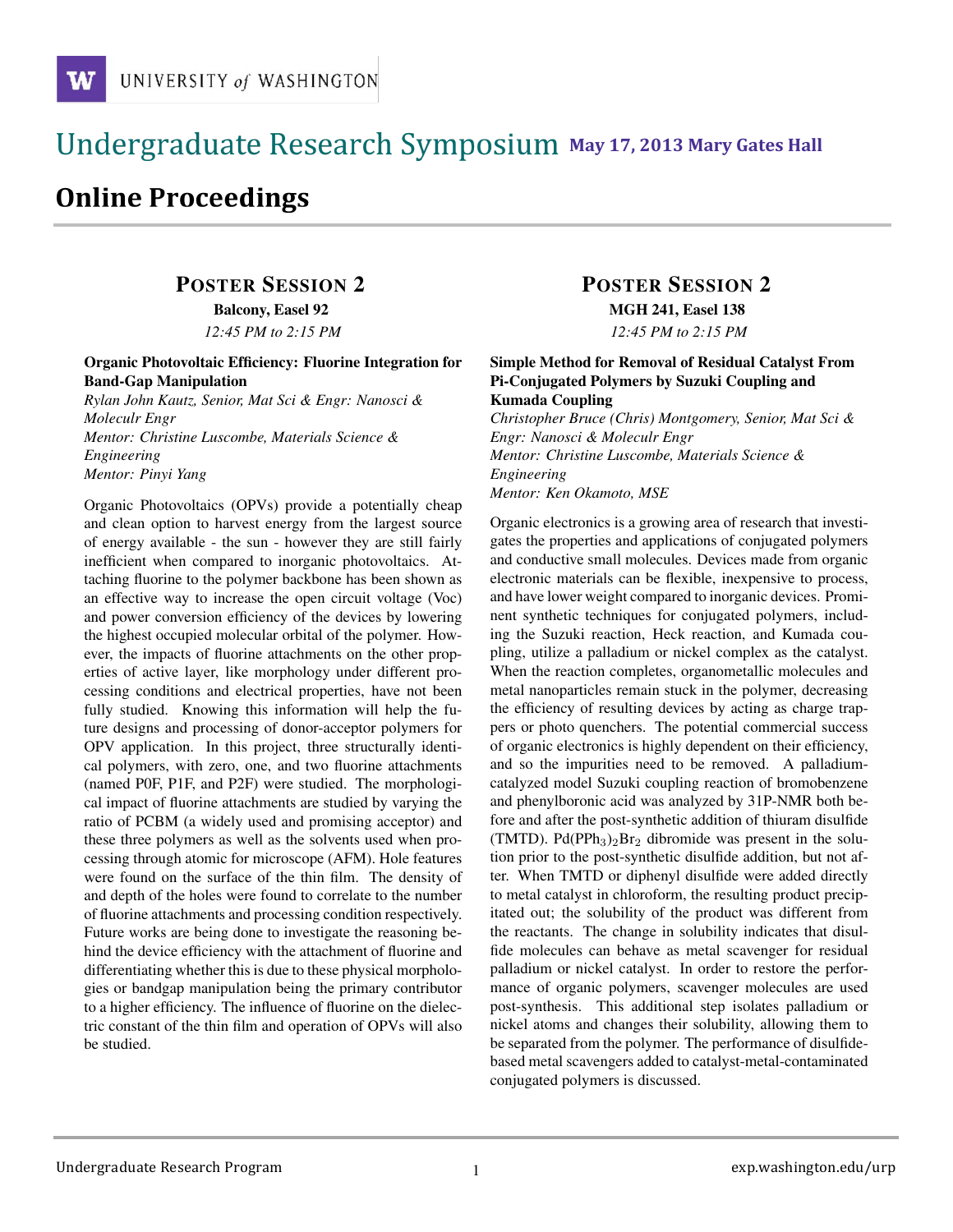### POSTER SESSION 2 Balcony, Easel 93 *12:45 PM to 2:15 PM*

#### Synthesis of CdSe Nanotetrapods for Applications in Hybrid Organic-Inorganic Photovoltaics

*Ila Kuntum, Junior, Materials Science & Engineering Mentor: Christine Luscombe, Materials Science & Engineering Mentor: Katherine Mazzio, Materials Science and Engineering*

Solar energy is arguably the most promising source of renewable energy because it is thought to be both the cleanest and most abundant source. There are several types of solar cells including organic, inorganic, and hybrid organic-inorganic solar cells. While inorganic solar cells have high efficiencies, good charge carrier mobilities, and relatively long charge carrier times, their expensive production and materials competition with the microelectronics industry has kept their prices high. Organic solar cells are solution processable, applicable to flexible substrates, and have the promise of being relatively cheap to produce. However, their relatively low charge carrier mobilities and short exciton diffusion lengths prevent them from being used as an alternative to inorganic solar cells. Hybrid organic-inorganic solar cells have been introduced as a substitute to both organic and inorganic solar cells in order to overcome the short-comings of each. Inorganic semiconductors are used in hybrid photovoltaics as the acceptor in the solar cell due to the ease of changing the size and shape, and therefore the bandgap, of these semiconductors, which allows them to contribute to the photocurrent of the cell while enhancing the conductivity. This project addresses the synthesis of cadmium selenide (CdSe) nanotetrapods, which may facilitate control of direction of electron motion in the active layer of the cell. The reaction time, growth temperature, ligand type, and monomer concentration were used to control the synthesis, and the effects of each variable on the size and shape of the tetrapods were studied via transmission electron microscopy (TEM).

### POSTER SESSION 2 Balcony, Easel 91

*12:45 PM to 2:15 PM*

#### Heterocycle Synthesis through a C-H Activation Cascade Reaction

*Jeremy Benson (Jeremy) Housekeeper, Senior, Chemistry Mary Gates Scholar Mentor: Christine Luscombe, Materials Science & Engineering Mentor: Ken Okamoto, MSE*

Until recently, little research has been done on C-S bond formation in transition-metal catalyzed transformations compared to other carbon-heteroatom bonds such as C-N, C-O, and C-P. As sulfur-based coupling partners (thiol and disulfide for example) tend to poison transition-metal catalysts, development of C-S bond formation has been slow. However, a recent nickel-catalyzed system shed new light on this difficult transformation. In this context, C-H functionalization is a sustainable and straightforward approach to sulfur-containing heteroaromatic production. C-H activation is a process whereby a carbon-hydrogen bond is cleaved, thereby allowing the exposed carbon atom to form new bonds. Thus, in order to expand the above research of C-S bond formation toward development of short synthesis for fused thiophene systems, focus was placed on a palladium catalyzed cascade-type reaction system. C-H activation reactions can and have been manipulated to work in a cascadetype fashion. By combining cascade-type methodology with the reduced environmental impact of C-H activation, these fused thiophenes can be synthesized cleanly and efficiently. The test substrates in this work are O,O-diethyl S-phenyl phosphorothioate and 4,4,5,5-tetramethyl-2-(thiophen-2-yl)- 1,3,2-dioxaborolane. Both substrates were chosen because they contain sulfur, thereby aiding the C-H activation process. By effecting a C-H activation with a palladium catalyst at one of the ortho carbons of the phenyl ring with the boronic ester of the thiophene, the first C-C bond will be formed. In the time immediately after this first transformation, the nowchanged palladium complex is able to insert into the S-P bond of the phenyl-based compound. This step sets up the second reaction, whereby the phosphorothioate directing group is cleaved along the S-P bond and the resulting thiol is coupled to a carbon atom to close the ring. This molecule is known as benzo[b]thieno[2,3-d]thiophene.

### POSTER SESSION 2 MGH 241, Easel 139 *12:45 PM to 2:15 PM*

#### Controlling the Morphology of Poly(3-hexylthiophene) Nanowires for Improvement of Organic Photovoltaic Device Efficiency

*Thivanka Kaushal Samaranayake, Senior, Mat Sci & Engr: Nanosci & Moleculr Engr Mentor: Christine Luscombe, Materials Science & Engineering*

In this study, we attempt to gain a better understanding of how poly(3-hexylthiophene) (P3HT) nanowires self assemble in solution. P3HT is used as the primary p-type donor in conjunction with phenyl-C61-butyric acid methyl ester (PCBM) in bulk heterojunction polymer solar cells. During self assembly, individual P3HT chains begin to kink after about 40 monomer units into an S-like shape. These S-shaped